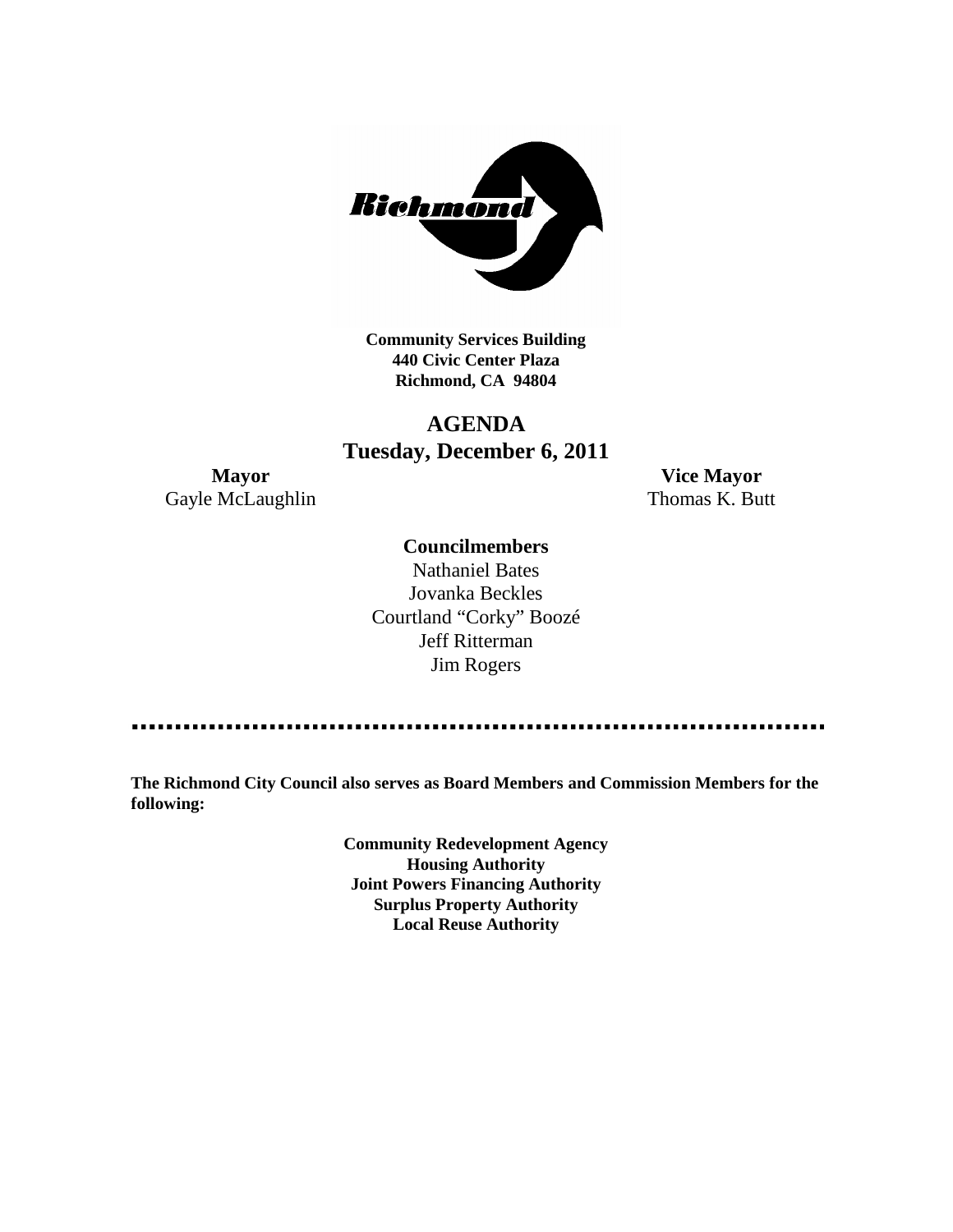# **MEETING PROCEDURES**

The City of Richmond encourages community participation at its City Council meetings and has established procedures that are intended to accommodate public input in a timely and time-sensitive way. As a courtesy to all members of the public who wish to participate in City Council meetings, please observe the following procedures:

**PUBLIC COMMENT ON AGENDA ITEMS:** Anyone who desires to address the City Council on items appearing on the agenda must complete and file a pink speaker's card with the City Clerk **prior** to the City Council's consideration of the item. Once the City Clerk has announced the item and discussion has commenced, no person shall be permitted to speak on the item other than those persons who have submitted their names to the City Clerk. Your name will be called when the item is announced for discussion. **Each speaker will be allowed TWO (2) MINUTES to address the City Council on NON-PUBLIC HEARING items listed on the agenda.**

**OPEN FORUM FOR PUBLIC COMMENT:** Individuals who would like to address the City Council on matters not listed on the agenda or on **Presentations, Proclamations and Commendations, Report from the City Attorney, or Reports of Officers** may do so under Open Forum. All speakers must complete and file a pink speaker's card with the City Clerk **prior** to the commencement of Open Forum. **The amount of time allotted to individual speakers shall be determined based on the number of persons requesting to speak during this item. The time allocation for each speaker will be as follows: 15 or fewer speakers, a maximum of 2 minutes; 16 to 24 speakers, a maximum of 1 and one-half minutes; and 25 or more speakers, a maximum of 1 minute.**

### **SPEAKERS ARE REQUESTED TO OCCUPY THE RESERVED SEATS IN THE FRONT ROW BEHIND THE SPEAKER'S PODIUM AS THEIR NAME IS ANNOUNCED BY THE CITY CLERK.**

**CONSENT CALENDAR:** Consent Calendar items are considered routine and will be enacted, approved or adopted by one motion unless a request for removal for discussion or explanation is received from the audience or the City Council. A member of the audience requesting to remove an item from the Consent Calendar must complete and file a speaker's card with the City Clerk **prior to the City Council's consideration of Agenda Review.** An item removed from the Consent Calendar may be placed anywhere on the agenda following the City Council's agenda review.

*The City Council's adopted Rules of Procedure recognize that debate on policy is healthy; debate on personalities is not. The Chairperson has the right and obligation to cut off discussion that is too personal, too loud, or too crude.*

**\*\*\*\*\*\*\*\*\*\*\*\*\*\*\*\*\*\*\*\*\*\*\*\*\*\*\*\*\*\*\*\*\*\*\*\*\*\*\*\*\*\*\*\*\*\*\*\*\*\*\*\*\*\*\*\*\*\***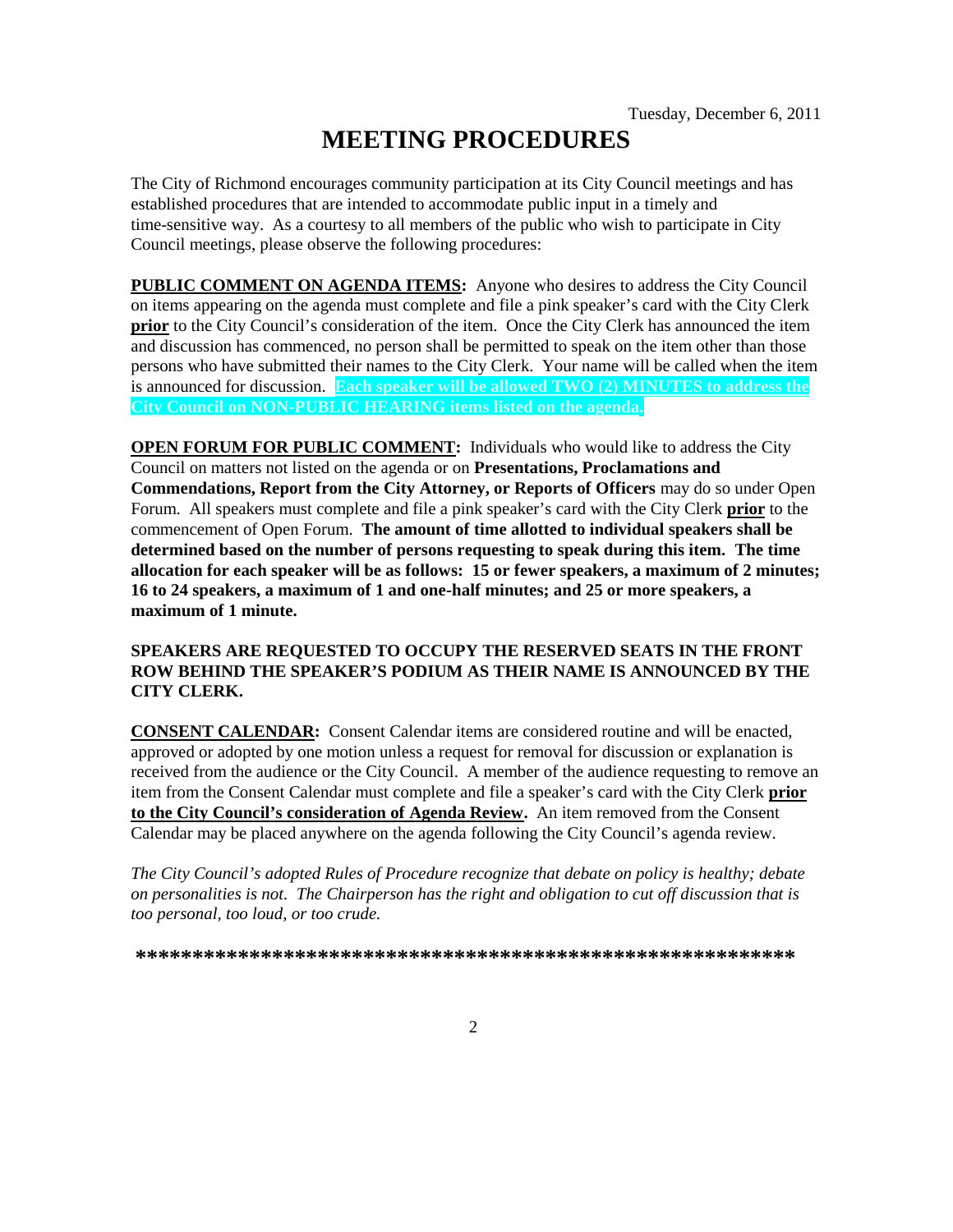## **EVENING OPEN SESSION**

5:00 p.m.

## **A. ROLL CALL**

**B. PUBLIC COMMENT**

### **C. ADJOURN TO CLOSED SESSION**

## **CLOSED SESSION**

Shimada Room of the Community Services Building

## **A. CITY COUNCIL**

**A-1.** CONFERENCE WITH LEGAL COUNSEL - ANTICIPATED LITIGATION (Significant exposure to litigation pursuant to Subdivision (b) of Government Code Section 54956.9):

One case

**A-2.** CONFERENCE WITH LEGAL COUNSEL - ANTICIPATED LITIGATION (Initiation of litigation pursuant to Subdivision (c) of Government Code Section 54956.9):

One case

### **B. REDEVELOPMENT AGENCY**

**B-1.** CONFERENCE WITH LEGAL COUNSEL - ANTICIPATED LITIGATION (Initiation of litigation pursuant to Subdivision (c) of Government Code Section 54956.9):

One case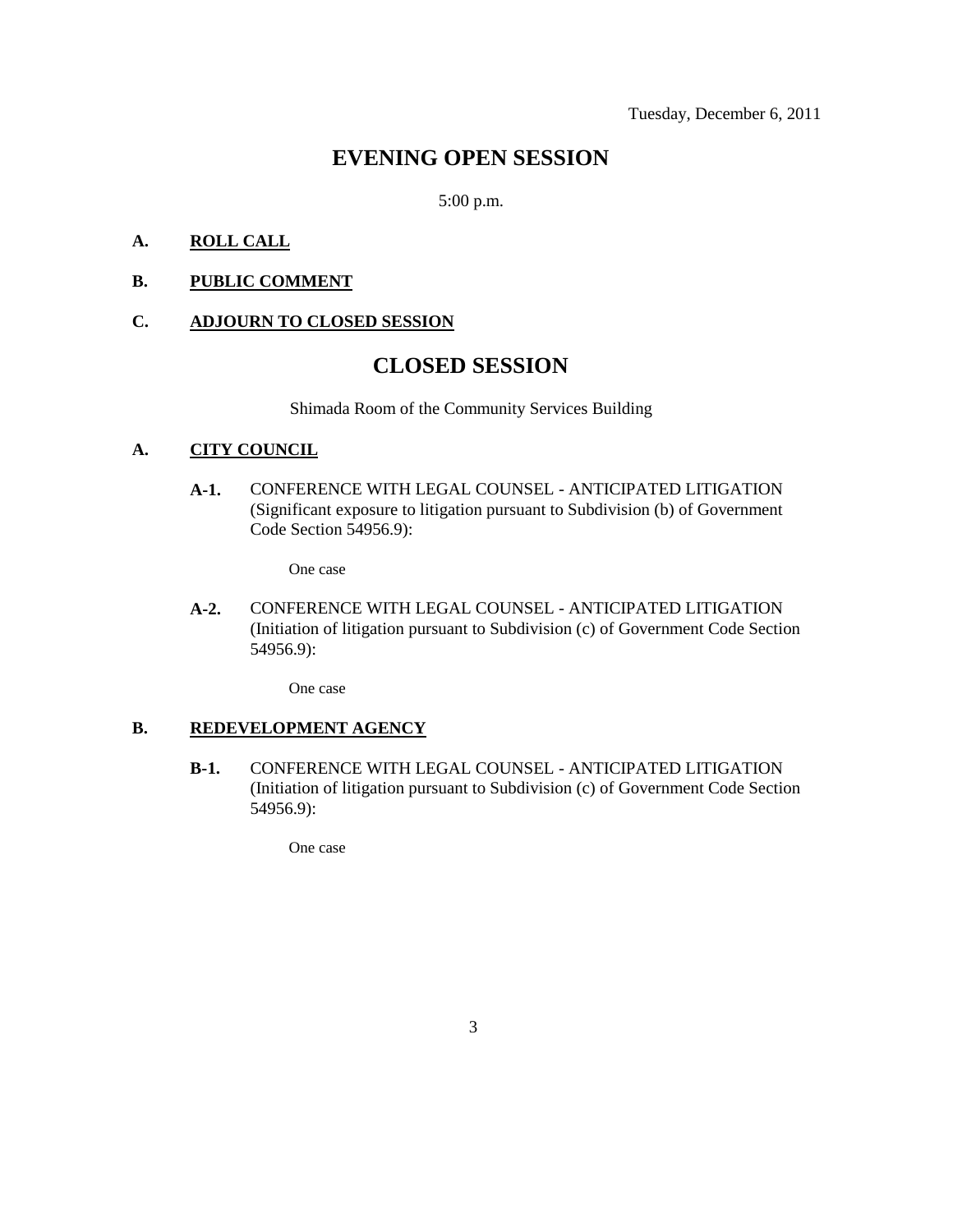## **RICHMOND CITY COUNCIL**

6:30 p.m.

- **A. PLEDGE TO THE FLAG**
- **B. ROLL CALL**
- **C. STATEMENT OF CONFLICT OF INTEREST**
- **D. OPEN FORUM FOR PUBLIC COMMENT**
- **E. AGENDA REVIEW**

#### **F. REPORT FROM THE CITY ATTORNEY OF FINAL DECISIONS MADE AND NON-CONFIDENTIAL DISCUSSIONS HELD DURING CLOSED SESSION**

#### **G. CITY COUNCIL CONSENT CALENDAR**

- **G-1.** APPROVE a contract with Legend Construction & Painting, Inc. to construct improvements at Fire Station 67, located at 1131 Cutting Boulevard, adding gender-specific restroom facilities, in an amount not to exceed \$65,00 - Public Works Department (Yader A. Bermudez 231-3008).
- **G-2.** APPROVE a contract with Plant Hazardous Services Inc. to perform asbestos abatement prior to construction of improvements at Fire Station 67, located at 1131 Cutting Boulevard, to add gender-specific restroom facilities, in an amount not to exceed \$13,950 - Public Works Department (Yader A. Bermudez 231- 3008).
- **G-3.** AUTHORIZE the Library and Cultural Services Director to ACCEPT the Library Services and Technology Act (LSTA) Funds in the amount of \$11,655, and APPROVE an amendment to the Fiscal Year 2011-12 Operating Budget to increase library fund revenue and expenditures in the amount of \$11,655 for the purpose of providing a Summer Reading Camp Program at the Main Library in 2012 - Library and Cultural Services Department (Katy Curl 620-6554).
- **G-4.** APPROVE the Preliminary 2012/2013 North Richmond Waste and Recovery Mitigation Fee Expenditure Plan providing for the initial six months of service operations based on the previously-approved funding strategies until a final 2012-2013 Expenditure Plan has been approved - City Manager's Office (Bill Lindsay 620-6512).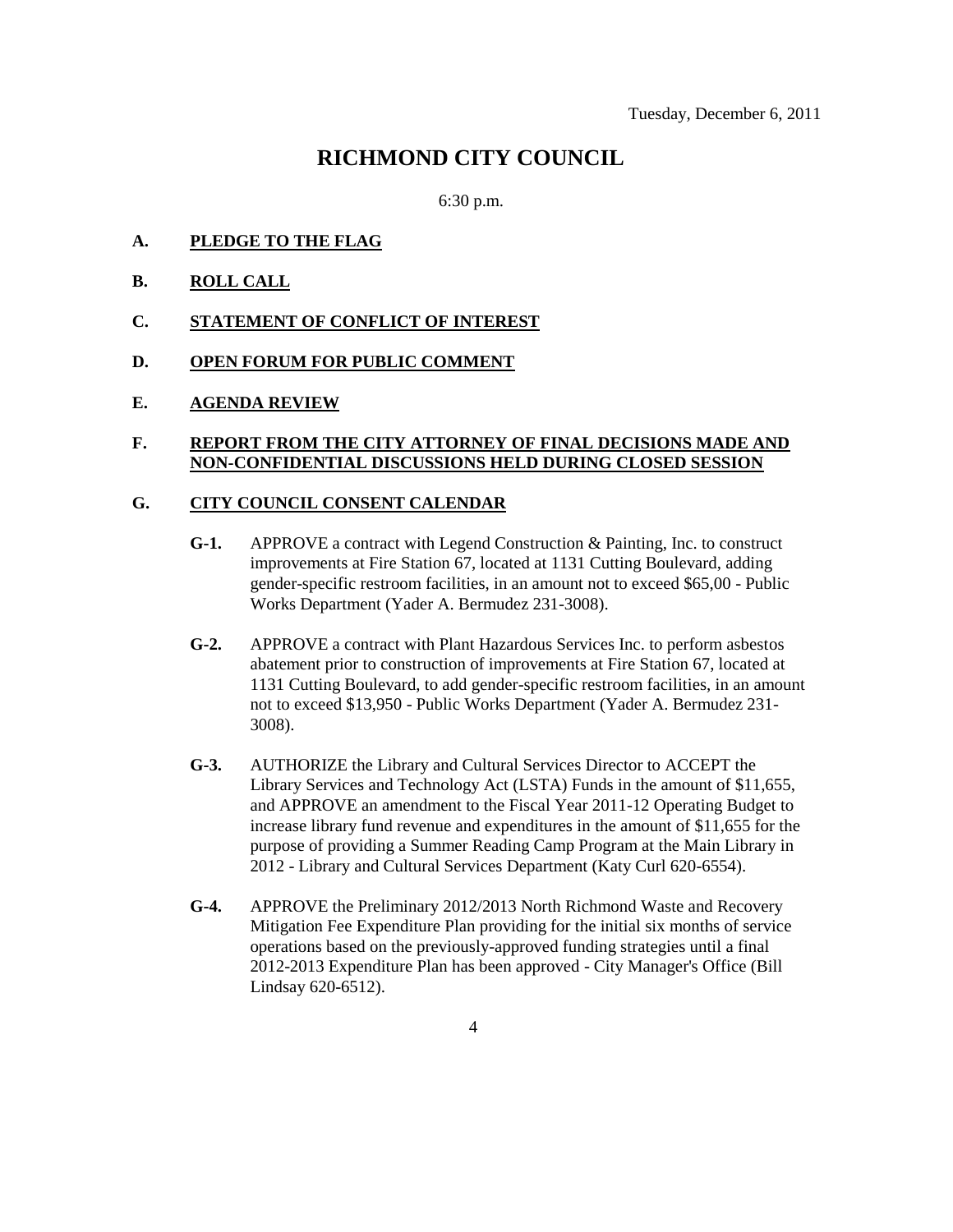- **G-5.** APPROVE a legal services agreement with Colantuono & Levin, P.C. for representation in connection with public finance issues, in an amount not to exceed \$10,000, and with a term ending June 30, 2012 - City Attorney's Office (Randy Riddle 620-6509).
- **G-6.** APPROVE a legal services agreement with Burke Williams & Sorensen, LLP, in an amount not to exceed \$9,000, and with a term ending June 30, 2012, to provide legal research and advice on the City of Richmond's Medical Marijuana Collective Permitting Program - City Attorney's Office (Randy Riddle 620- 6509).
- **G-7.** APPROVE a grant-funded contract with EHS International, Inc. for a series of hazardous materials trainings at RichmondBUILD Green Careers Academy in an amount not to exceed \$95,000, and a contract term from January 1, 2012, through December 31, 2013 - Employment and Training Department (Sal Vaca/Nicholas Alexander 307-8009).
- **G-8.** APPROVE a grant-funded amendment to the contract with Net Electric, Inc. to continue vocational electrical training at the RichmondBUILD Green Careers Academy. The contract amount will be increased by \$25,000, for a total amount not to exceed \$85,000, and a contract term from May 24, 2010, through December 31, 2012 - Employment and Training Department (Sal Vaca/Nicholas Alexander 307-8009).
- **G-9.** APPROVE a grant-funded contract with Straight Talk on Prison (STOP) for coordination of the academic program provided to youth enrolled in the yearround YouthWORKS Case-Managed Program in an amount not to exceed \$45,000, and a contract term from December 6, 2011, through June 30, 2012 - Employment and Training Department (Sal Vaca/Jay Leonhardy 307-8019).
- **G-10.** APPROVE a grant-funded amendment to the contract with the Oakland Private Industry Council to process Individual Training Accounts for the Workforce Investment Act and RichmondBUILD Program participants. The contract term will be July 5, 2011, through September 30, 2012. The contract amount will be increased by \$275,000 in an amount not to exceed \$374,000 (*This item was reviewed and recommended for approval by the Finance Committee at its November 4, 2011, meeting)* - Employment and Training Department (Sal Vaca/Rosemary Viramontes 307-8006).
- **G-11.** APPROVE the minutes of the September 13, 2011, and October 18, 2011, City Council Meetings - City Clerk's Office (Diane Holmes 620-6513).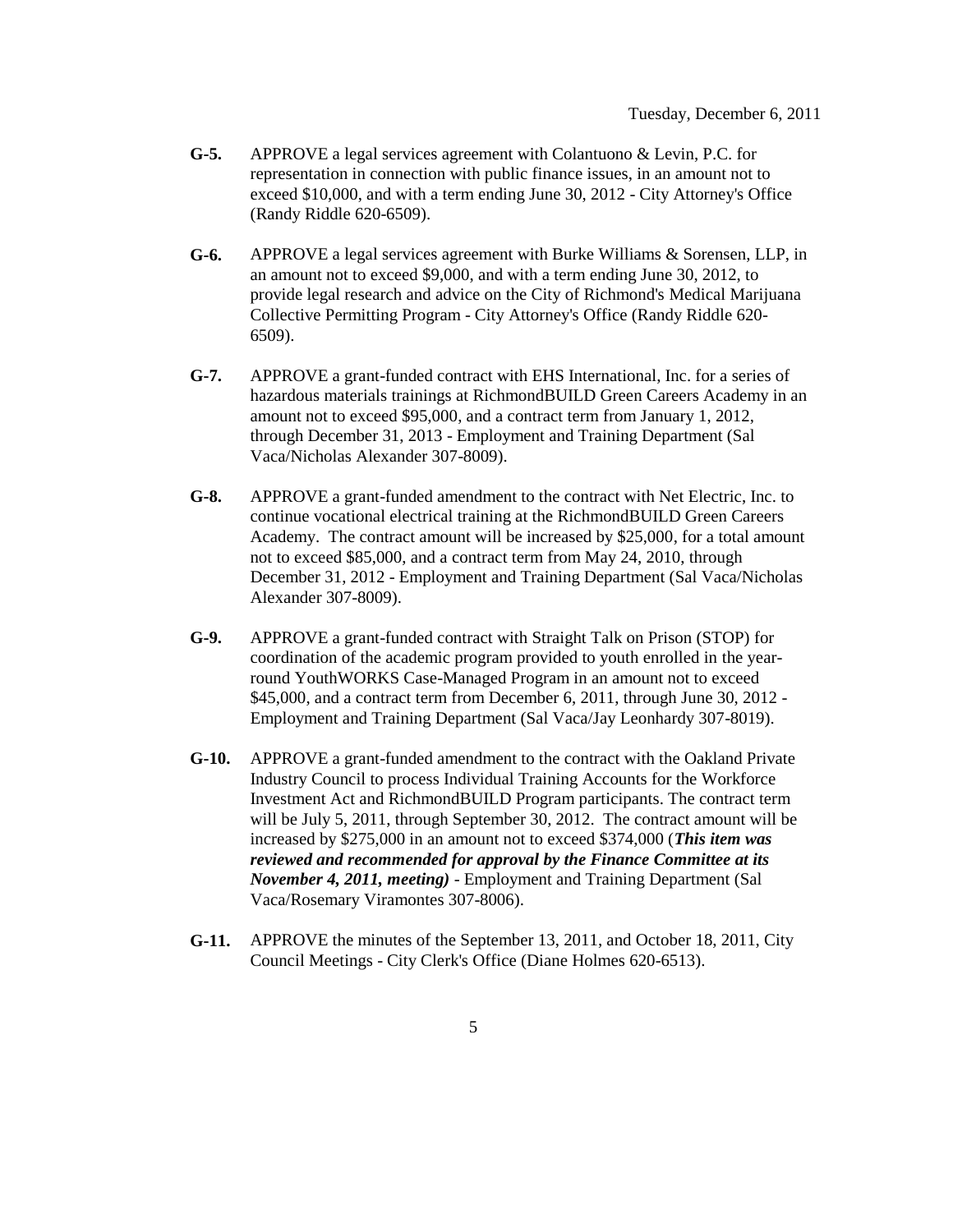- **G-12.** ADOPT a resolution accepting the wastewater collection system master plan Engineering Services Department (Edric Kwan/Chad Davisson 620-5486). *The master plan was presented to the City Council at the November 22, 2011, meeting.*
- **G-13.** APPROVE an amendment to the contract with the law firm of Renne, Sloan, Holtzman & Sakai, LLP, for continued services as City Attorney for the period of January 10, 2012, through March 10, 2012, in an amount not to exceed \$100,000 - City Manager's Office (Bill Lindsay (620-6512).
- **G-14.** RECEIVE a report from Municipal Resource Group, LLC (MRG) consultants regarding findings and recommendations resulting from their service as interim director for the Library and Cultural Services Department and from related consulting services for the Richmond Public Library (*A recommendation regarding this report was not made by the Finance Committee due to lack of a quorum at its meeting of December 2, 2011*) - Library and Cultural Services Department (Katy Curl 620-6554).
- **G-15.** APPROVE a contract amendment with BioMax Environmental Services, LLC for continued on-call services to monitor and investigate levels of hydrogen sulfide gas at and around the wastewater treatment plant, Point Richmond, Washington Elementary School, and other neighboring areas, in the amount of \$75,700, for a total contract amount not to exceed \$200,700 - Engineering Services Department (Edric Kwan/Chad Davisson 621-5486).
- **G-16.** APPROVE a three-year contract with Lincoln Equipment, Inc. to supply and deliver pool chemicals to the Richmond Swim Center and the Richmond Municipal Natatorium on an as-needed basis, in an amount not to exceed \$120,000 per fiscal year through Fiscal Year 2013-2014 (*This item was not reviewed by the Finance Committee due to lack of a quorum at its December 2, 2011, meeting*) - Public Works Department (Yader A. Bermudez 231-3008).
- **G-17.** ADOPT a resolution that approves a 3% annual cost-of-living increase, in addition to the 2% minimum cost-of-living increase, for the recipients of the General Pension Fund, for a total annual cost-of-living increase of 5% for these recipients (*This item was not reviewed by the Finance Committee due to lack of a quorum at its December 2, 2011, meeting*) - Finance Department (James Goins 620-6740).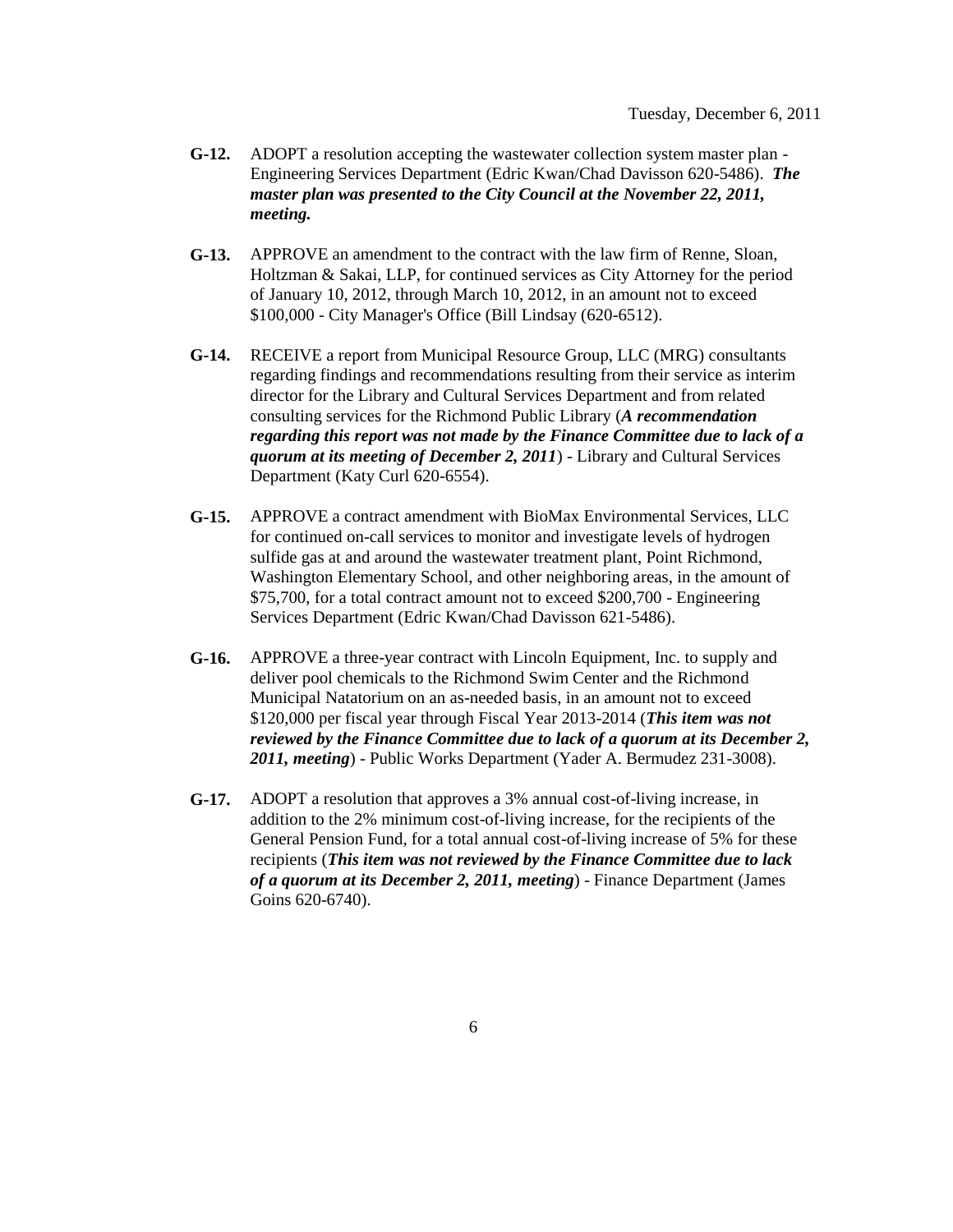- **G-18.** APPROVE a contract with Holland and Knight for federal and state lobby services, with an initial term from January 1, 2012, through June 30, 2012, with an option to extend the term through June 30, 2013, at a cost of \$15,000 per month (\$180,000 annually), with funding from the City of Richmond and the Richmond Community Redevelopment Agency (*This item was not reviewed by the Finance Committee due to lack of a quorum at its December 2, 2011, meeting*) - City Manager's Office (Bill Lindsay 620-6512).
- **G-19.** ADOPT a resolution authorizing as-needed electrical contractor services with four electrical contractors: Cirimele Electric Works, Inc. (Richmond); Kray Cabling, Inc. (Richmond); Republic ITS. (Novato); Harris Electric, (Dublin) to perform high voltage and major electrical contract services throughout the city in an amount not to exceed \$75,000 per firm for a three-year period (*This item was not reviewed by the Finance Committee due to lack of a quorum at its December 2, 2011, meeting*) - Public Works Department (Yader A. Bermudez 231-3008).
- **G-20.** APPROVE the purchase of 650 desktop computers from Dell, Inc. for a "technology refresh" of computer equipment in an amount not to exceed \$582,929 (*This item was not reviewed by the Finance Committee due to lack of a quorum at its December 6, 2011, meeting*) - Information Technology Department (Sue Hartman 620-6874).
- **G-21.** ADOPT a resolution accepting the City of Richmond's updated Fiscal Year 2011-12 authorized broker/dealer list to allow broker/dealers to offer the City of Richmond investment instruments in accordance with Government Code 53601 (*This item was not reviewed by the Finance Committee due to lack of a quorum at its December 2, 2011, meeting*) - Finance Department (James Goins 620-6740).
- **G-22.** ADOPT an ordinance (second reading) amending the Multi-unit Smoking Ordinance (Chapter 9.57 of Richmond Municipal Code) to clarify definitions, legal and evidentiary provisions, and strengthen legal and administrative remedies - City Attorney's Office (Randy Riddle 620-6509).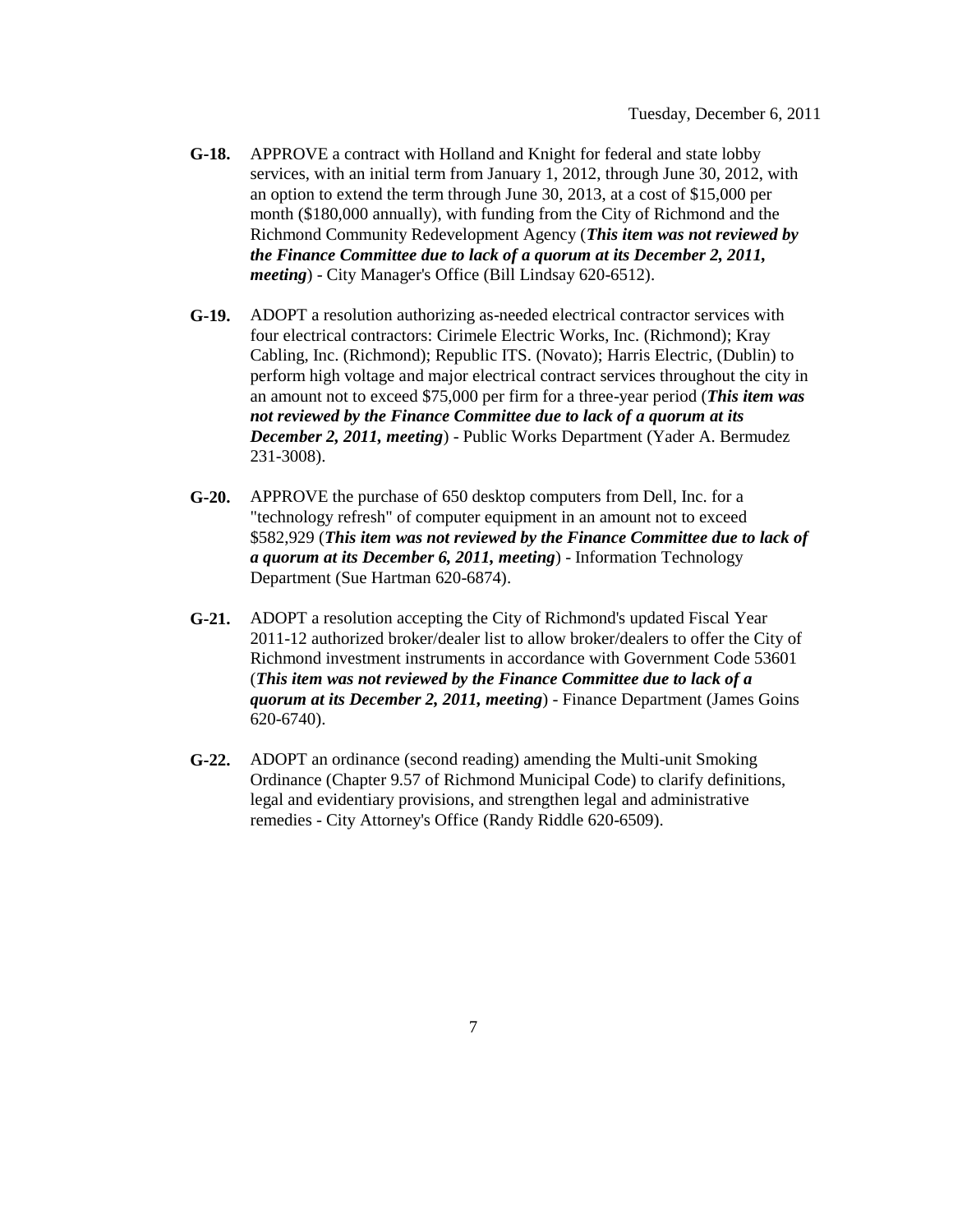## **H. PUBLIC HEARINGS**

**H-1.** Conduct a public hearing and consider six applications to establish medical marijuana collectives in the City of Richmond. The applicants are: Richmond Compassionate Care Collective dba Greenheart; Green Remedy Collective; Grandaddypurp Collective dba GDP Collective; 7-Stars Holistic Healing Center; Holistic Healing Collective; and Greenleaf Natural Wellness. The City Council may approve up to four permits to operate medical marijuana collectives - City Attorney's Office (Randy Riddle 620-6509).

## **I. STUDY AND DIRECTION TO STAFF SESSION**

**I-1.** STUDY and direct staff as to revising meeting procedures to avoid the public being inconvenienced or unable to be present at Council meetings by: (1) keeping first and third Tuesday meetings shorter by directing the city manager to schedule all presentations and proclamations for the fourth Tuesday meeting; and (2) directing the city manager to schedule a time certain for several items at each Redevelopment Agency and City Council Meeting - Councilmember Rogers (620-6581).

## **J. RESOLUTIONS**

**J-1.** ADOPT a resolution directing the Chief of Police to carefully evaluate all requests for Mutual Aid that involve responding to civil unrest and empowering the Chief to decline to respond to Mutual Aid requests under certain circumstances - Mayor McLaughlin (620-6503) and Councilmember Ritterman (620-6581). *This item was continued from the November 22, 2011, meeting.*

## **K. ORDINANCES**

**K-1.** INTRODUCE an ordinance (first reading) amending Richmond Municipal Code Sections 9.20.150 and 9.20.155 to increase the solid waste collection rates to reflect a 3.17% change in the Consumer Price Index (CPI) in accordance with the Franchise Agreement between the City of Richmond and Richmond Sanitary Service - Finance Department (James Goins/Antonio Banuelos 620-6741).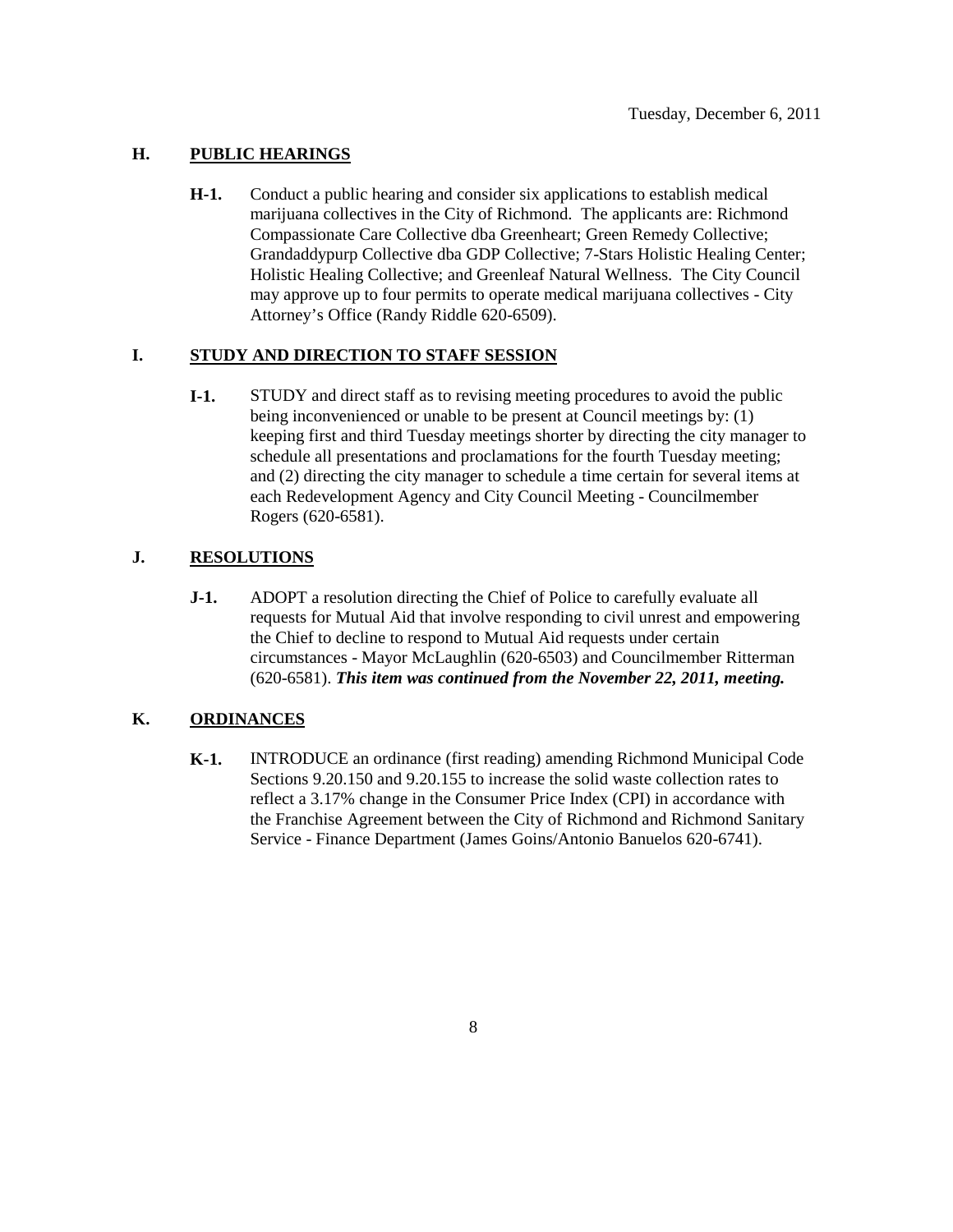## **L. COUNCIL AS A WHOLE**

- **L-1.** (1) RECEIVE a report on the health effects of sugary beverages on childhood obesity in Richmond by Contra Costa Public Health Director Wendel Bruner, M.D., Ph D.; and (2) ADOPT a resolution directing staff to prepare for the City Council's review and consideration two draft ballot measures intended for the general election of November 6, 2012, to help diminish the human and economic costs of obesity and dental disease among Richmond residents - Mayor McLaughlin (620-6503), Vice Mayor Butt and Councilmember Ritterman (620- 6861).
- **L-2.** (a) AUTHORIZE staff to enter into negotiations with Veolia over the terms of a separation agreement; (b) APPROVE a contract with Carollo Engineering in an amount not to exceed \$80,000 to evaluate options related to the wastewater treatment system infrastructure; (c) AGENDIZE a session at the February 7, 2012, City Council Meeting to discuss Carollo Engineering's recommended options for the wastewater treatment system infrastructure; and (d) CONSIDER taking final action on the Veolia contract on or after the February 7, 2012, City Council Meeting - Engineering Services Department (Edric Kwan/Chad Davisson 620-5486).
- **L-3.** DIRECT staff to take appropriate action concerning Caltrans' proposed detour due to I-580 replacement project, including scheduling a closed session at the next City Council meeting to discuss whether to commence litigation under CEQA due to Caltrans illegally sneaking Scofield Drive replacement/detour item past the City of Richmond - Councilmember Rogers and Vice Mayor Butt (620- 6861).
- **L-4.** RECEIVE recommendations from the Human Rights Human Relations Commission to post the City of Richmond Code of Ethics at various points around the City Council Chambers, have this Code of Ethics recited at City Council meetings by a youth or elder, and determine if there is interest among City Councilmembers for attending sensitivity trainings, and take action regarding implementation of these recommendations - Councilmember Beckles (620-6568).
- **L-5.** RECEIVE a report from the City Attorney's Office regarding the policy and authority of the chair relative to maintaining order in the Council Chamber during public meetings - Councilmembers Bates and Boozé (620-6581).